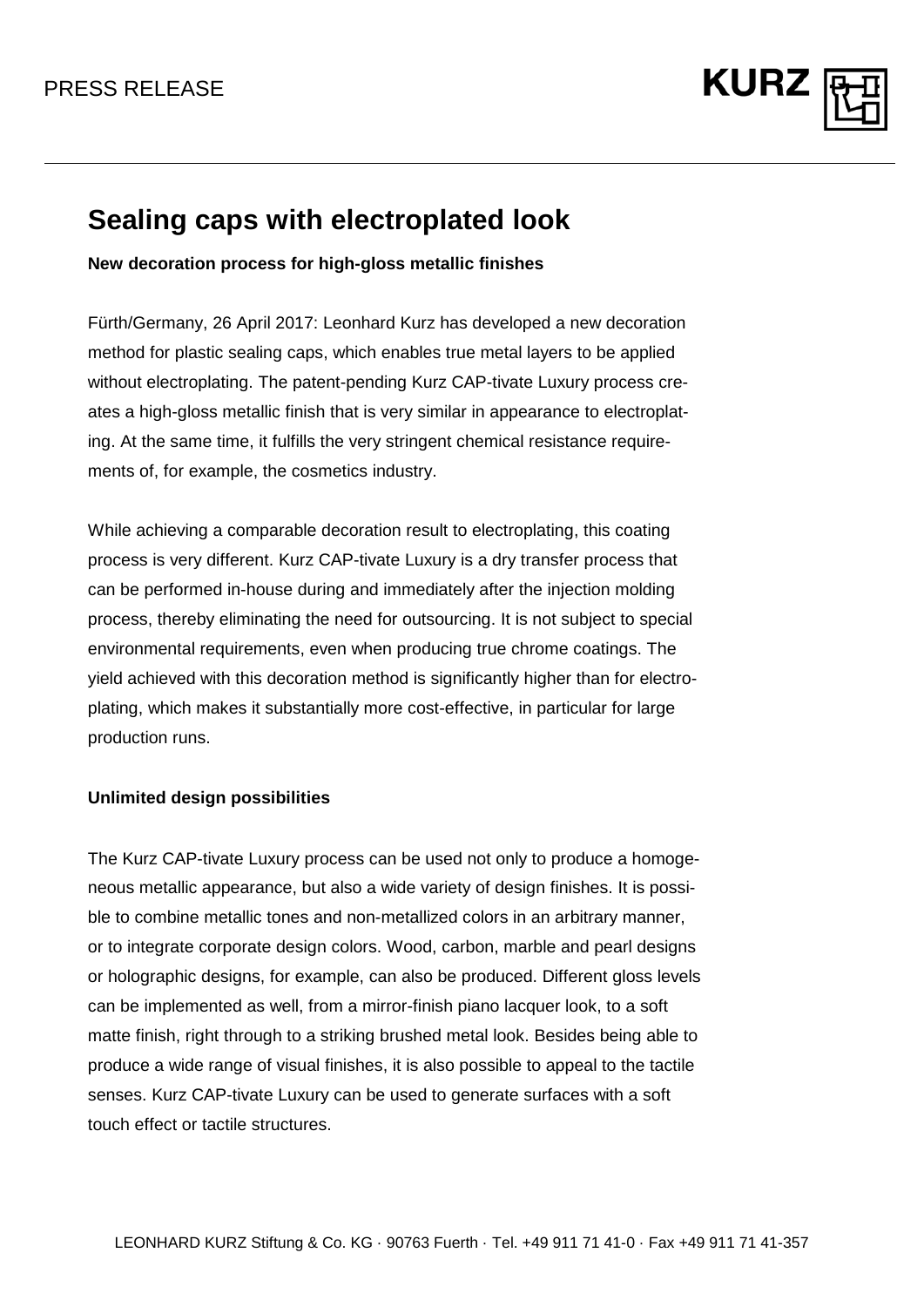## PRESS RELEASE

When using this dry finishing process, switching designs is as simple as exchanging the foil roll, which provides a great deal of flexibility in design selection. This decoration technique can therefore be optimally employed not only for large production runs, but also for small and custom runs.

**KURZ** 



Sealing caps in a radiant gold design coated using the Kurz CAP-tivate Luxury process

(Photo: Kurz)

□□□

**About KURZ:** The KURZ Group is a global leader in hot stamping and coating technology. KURZ develops and manufactures decorative and functional layers applied to carrier foils for a large variety of applications. The range includes metallized, pigmented and holographic stamping foils for packaging or print products, surface finishes for electronic devices or automotive parts, protective and decorative lacquers for furniture or household appliances, authenticity features for brand name items, metallic applications for textiles, and different types of coatings for many other applications. With 4,900 employees in twelve production plants in Europe, Asia and the USA, 24 international subsidiaries and a global network of agencies and sales offices, the KURZ Group manufactures and sells a comprehensive range of products for surface finishing, decoration, marking and counterfeit protection, rounded off by an extensive range of stamping machines and stamping